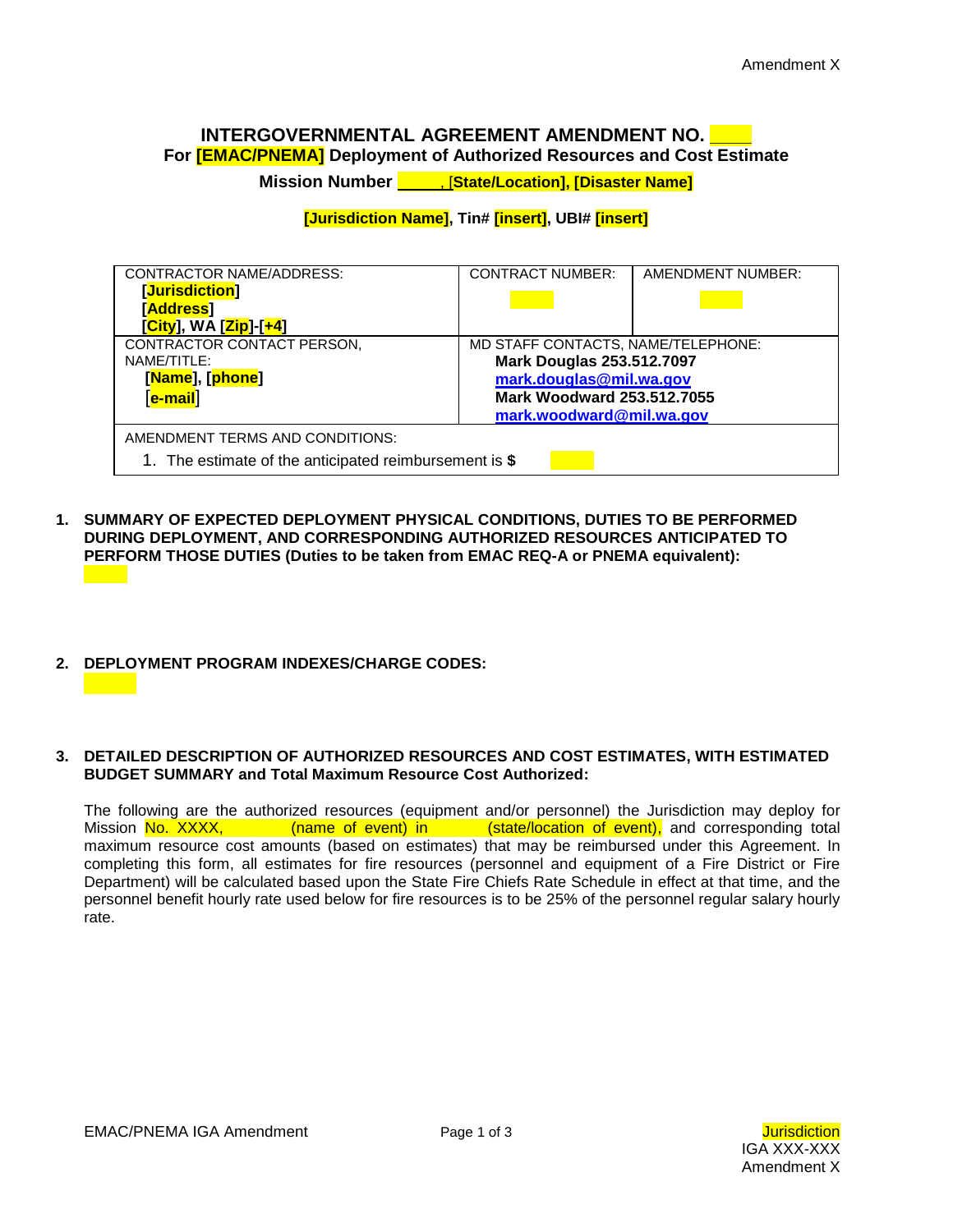## **Authorized Resources and Detail of Total Maximum Resource Cost:**

| <b>Requesting State Mission Tracking #</b>            |                                            |                                                                  |                       | <b>Assisting State Mission Tracking #</b>                       |                               |                                  |                        |                         |                   |                            |                             |                                     |                        |                |                                 |
|-------------------------------------------------------|--------------------------------------------|------------------------------------------------------------------|-----------------------|-----------------------------------------------------------------|-------------------------------|----------------------------------|------------------------|-------------------------|-------------------|----------------------------|-----------------------------|-------------------------------------|------------------------|----------------|---------------------------------|
|                                                       |                                            |                                                                  |                       |                                                                 |                               |                                  |                        |                         |                   |                            |                             |                                     |                        |                |                                 |
| <b>Personnel Salaries and Benefits</b>                |                                            |                                                                  |                       |                                                                 |                               |                                  |                        |                         |                   |                            |                             |                                     |                        |                |                                 |
| First Name:                                           | Last Name:                                 | Phone:                                                           | E-Mail:               | <b>Position Title</b>                                           | Cert. Type /<br>Card #        | Regular<br>Salary Hourly<br>Rate | Benefit<br>Hourly Rate | # of Reg Hrs<br>per day | OT Hourly<br>Rate | OT Benefit<br>Hourly Rate  | # of OT<br>Hours per<br>day | Volunteer<br>Firefighter<br>Stipend | Subtotal<br>Daily Cost |                | <b>Total Deployment</b><br>Cost |
| Ex: Robert                                            | Jones                                      | 253.555.1212                                                     | riones@fire.o         | <b>Engine Boss</b>                                              | Red Card<br>#1234             | \$<br>40.00                      | \$<br>10.00            | $8.00$ \ \ \$           | 60.00             | S<br>15.00                 | 4.00                        | \$<br>$\overline{\phantom{a}}$      | \$<br>700.00           | $\mathsf{\$}$  | 11,200.00                       |
|                                                       |                                            |                                                                  |                       |                                                                 |                               |                                  |                        |                         |                   |                            |                             |                                     |                        |                |                                 |
| Ex. John                                              | Doe                                        | 360-765-4321                                                     | doe@volunt<br>eer.net | Volunteer                                                       | <b>Red Card</b><br>#7654      |                                  |                        |                         |                   |                            |                             | \$<br>100.00                        | S.<br>100.00           | <b>S</b>       | 100.00                          |
|                                                       |                                            |                                                                  |                       |                                                                 |                               |                                  |                        |                         |                   |                            |                             |                                     | \$<br>٠                | $\mathfrak{s}$ | $\sim$                          |
|                                                       |                                            |                                                                  |                       |                                                                 |                               |                                  |                        |                         |                   |                            |                             |                                     |                        |                |                                 |
| <b>Total Maximum Personnel Cost</b>                   |                                            |                                                                  |                       |                                                                 |                               |                                  |                        |                         |                   |                            |                             |                                     |                        | $$\mathbb{S}$$ | 11,300.00                       |
|                                                       |                                            |                                                                  |                       |                                                                 |                               |                                  |                        |                         |                   |                            |                             |                                     |                        |                |                                 |
| <b>Personnel Travel</b>                               |                                            |                                                                  |                       |                                                                 |                               |                                  |                        |                         |                   |                            |                             |                                     |                        |                |                                 |
|                                                       | Name                                       | POV/Mileage                                                      | AOV                   | Per Diem                                                        | Hotel                         | Shipping                         | Rental Car             | Air Fare                | Baggage           | Parking                    | Other (Desc.)               | Other (Desc.)                       |                        |                | <b>Total Travel Cost</b>        |
| Ex: Jones                                             |                                            | \$.<br>18.20                                                     | Ŝ                     | Ŝ.<br>864.00                                                    | $\hat{\varsigma}$<br>2,116.52 | 80.00<br>Ś                       | Ŝ<br>77.00             | \$<br>540.00            | 45.00<br>ς        | 96.00<br>$\hat{\varsigma}$ | Ś<br>12.00                  | Ŝ                                   |                        | \$             | 3,848.72                        |
|                                                       |                                            |                                                                  |                       |                                                                 |                               |                                  |                        |                         |                   |                            |                             |                                     |                        | Ś              | $\overline{\phantom{a}}$        |
|                                                       |                                            |                                                                  |                       |                                                                 |                               |                                  |                        |                         |                   |                            |                             |                                     |                        | $\mathsf{S}$   | $\omega$                        |
|                                                       |                                            |                                                                  |                       |                                                                 |                               |                                  |                        |                         |                   |                            |                             |                                     |                        | Ŝ.             | $\sim$                          |
|                                                       | <b>Total Maximum Travel Cost</b>           |                                                                  |                       |                                                                 |                               |                                  |                        |                         |                   |                            |                             |                                     |                        | $\mathfrak{s}$ | 3,848.72                        |
|                                                       |                                            |                                                                  |                       |                                                                 |                               |                                  |                        |                         |                   |                            |                             |                                     |                        |                |                                 |
|                                                       |                                            | Equipment (Include estimated costs for fuel OR miles - NOT both) |                       |                                                                 |                               |                                  |                        |                         |                   |                            |                             |                                     |                        |                |                                 |
|                                                       | Kind<br>Type                               |                                                                  |                       | Description of Duties for Which Deployed Equipment Will Be Used |                               |                                  |                        | Daily Rate              | Mileage Rate      | Estimated<br>Miles         | Estimated<br>Fuel           |                                     | <b>Total EQ Cost</b>   |                |                                 |
| $\mathbf{1}$                                          | Ex: Type II<br><b>Rotary Wing Aircraft</b> |                                                                  |                       | for use in damage recon                                         |                               |                                  |                        | \$<br>250.00            | Ŝ.                | Ŝ<br>1,500.00              |                             | Ś                                   | 1,750.00               |                |                                 |
|                                                       | $\overline{\mathbf{2}}$                    |                                                                  |                       |                                                                 |                               |                                  |                        |                         |                   |                            | \$                          | $\overline{\phantom{a}}$            |                        |                |                                 |
|                                                       | $\overline{\mathbf{3}}$                    |                                                                  |                       |                                                                 |                               |                                  |                        |                         |                   |                            | $\mathsf{S}$                | $\bar{\phantom{a}}$                 |                        |                |                                 |
| 4                                                     |                                            |                                                                  |                       |                                                                 |                               |                                  |                        |                         |                   |                            |                             | $\sf S$                             | $\sim$                 |                |                                 |
| 5                                                     |                                            |                                                                  |                       |                                                                 |                               |                                  |                        |                         |                   |                            |                             |                                     |                        | $\sf S$        |                                 |
| <b>Total Maximum Equipment Cost</b><br>\$<br>1,750.00 |                                            |                                                                  |                       |                                                                 |                               |                                  |                        |                         |                   |                            |                             |                                     |                        |                |                                 |
|                                                       |                                            |                                                                  |                       |                                                                 |                               |                                  |                        |                         |                   |                            |                             |                                     |                        | \$             | 16,898.72                       |
| <b>Total Maximum Deployment Cost</b>                  |                                            |                                                                  |                       |                                                                 |                               |                                  |                        |                         |                   |                            |                             |                                     |                        |                |                                 |